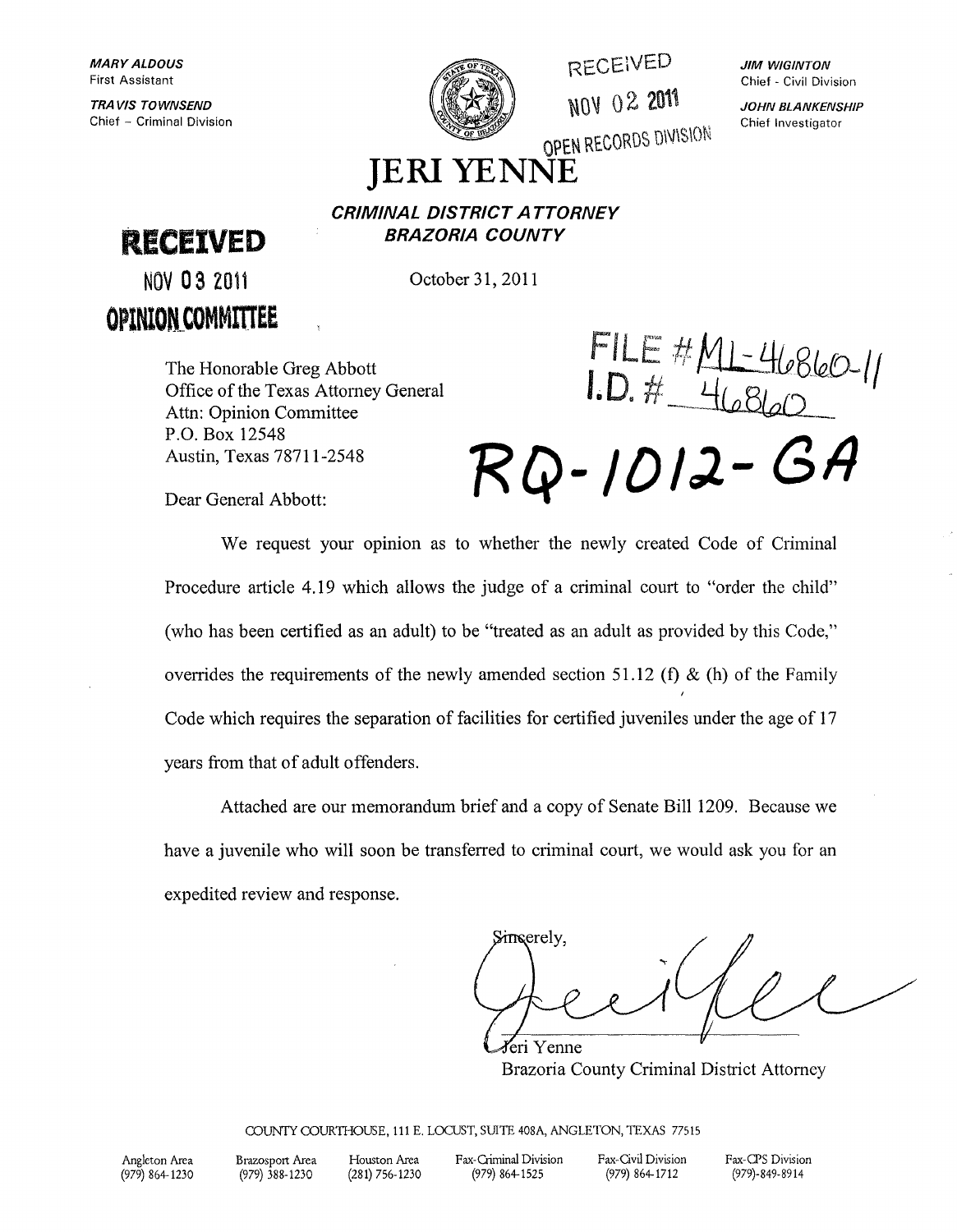#### **BRIEF IN SUPPORT OF ATTORNEY GENERAL OPINION**

The Brazoria County District Attorney files the following brief in support of its request for an attorney general opinion under section 402.043 of the Texas Government Code.

## **I. Question**

Does the newly created Code of Criminal Procedure article 4.l9 which allows the judge of a criminal court to "order the child" (who has been certified as an adult) to be "treated as an adult as provided by this Code," override the requirements of the newly amended section 51.12 (f)  $\&$  (h) of the Family Code which requires the separation of facilities for certified juveniles under the age of 17 years from that of adult offenders?

### **II. Background and Facts**

On September 17, 2011, the Brazoria County District Attorney's Office filed a Petition for Discretionary Transfer to Criminal Court in cause no. JV-17891 W, styled "In the Matter of E.O.G." E.O.G. is 16 years of age and committed the offense in question on September 24, 2011. He is currently housed in a juvenile facility. But because of new legislation there is an issue as to whether the Criminal District Judge can order he be housed in an adult detention facility after he is certified. Brazoria County has no separate quarters in its adult detention facilities for juveniles and to create this type of facility would be financially prohibitive. The issue is: if the Judge orders that he be housed in an adult facility, must the certified juvenile be kept separate from the adult population

 $\mathbf{1}$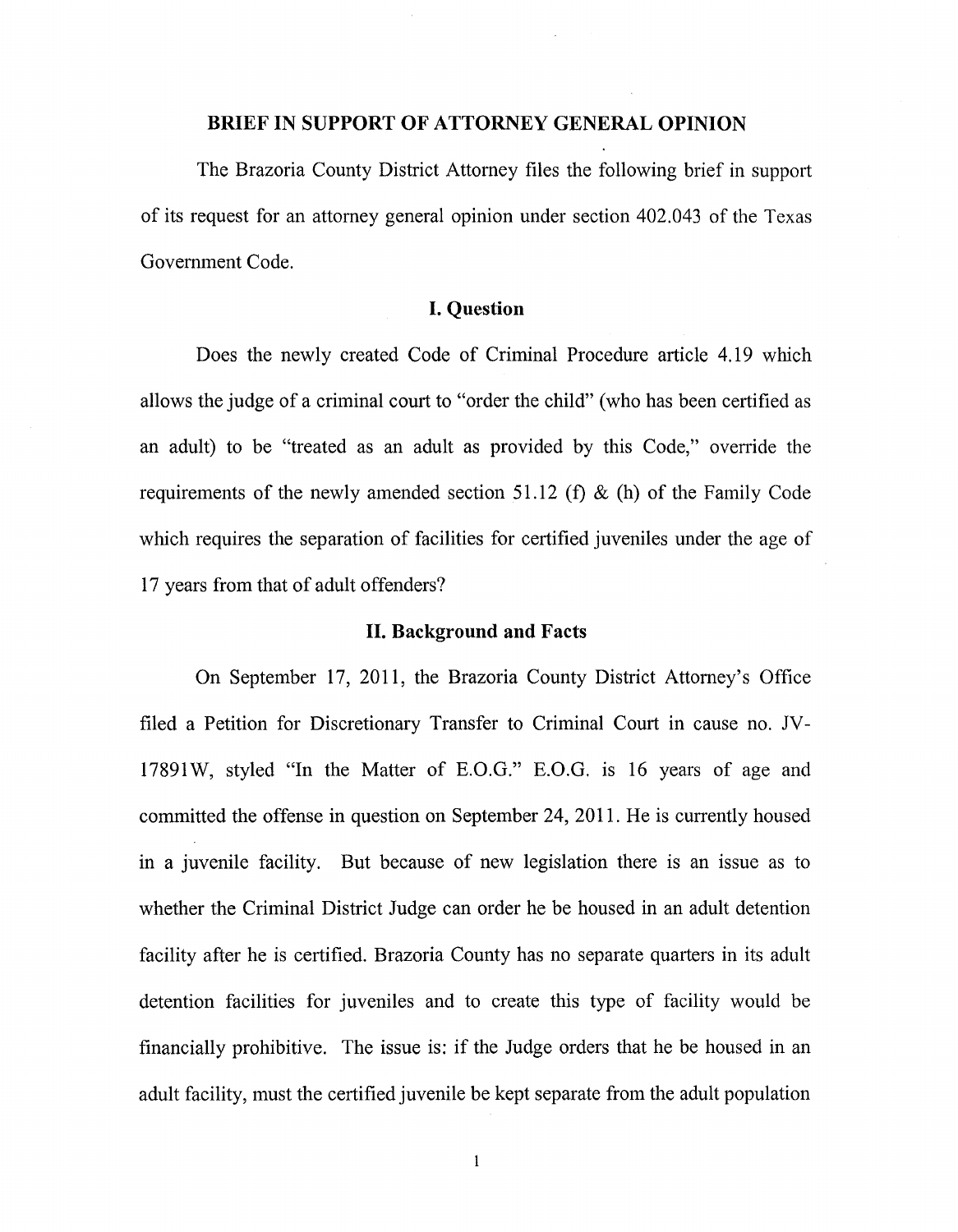as set out in section 51.12 of the Family Code. The continued housing ofE.O.G. in the juvenile facility after certification would represent a danger to other juveniles housed in that facility.

#### **III.** Discussion

The newly created Code of Criminal Procedure article 4.19 appears to give the criminal court, in a certification case, discretion to order a juvenile be transferred to an adult facility without the separation required between inmates and juveniles as set out in section 51.12 of the Code of Criminal Procedure. Senate Bill 1209, effective September 5, 2011, made a number of changes to juvenile procedures (See attached Senate Bill 1209). Because this bill is newly enacted, there is no case law interpreting it.

# *Statutory Authority*

The newly created section 152.0015 of the Human Resources Code provides:

A juvenile board shall establish a policy that specifies whether a person who has been transferred for criminal prosecution under Section 54.02, Family Code, and is younger than 17 years of age may be detained in a juvenile facility pending trial as provided by Section 51.12, Family Code.

Human Resources Code § 152.0015 (Vernon).

Sections 51.12(f), (g),  $\&$  (h) of the Family Code, as amended, provides:

(1) A child detained in a building that contains a jail, lockup, or other place of secure confinement, including an alcohol or other drug treatment facility, shall be separated by sight and sound from adults detained in the same building. Children and adults are separated by sight and sound only if they are unable to see each other and conversation between them is not possible. The separation must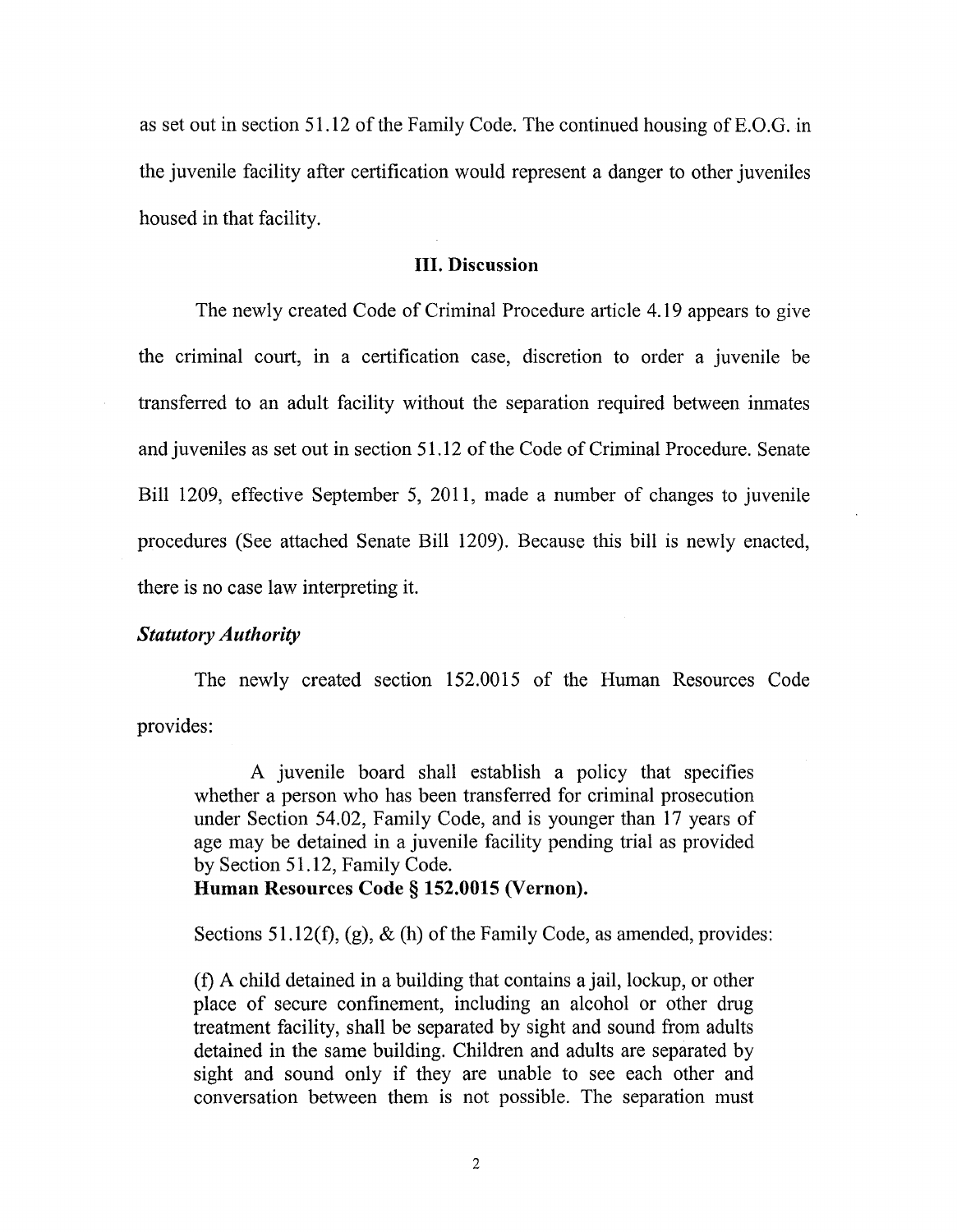extend to all areas of the facility, including sally ports and passageways, and those areas used for admission, counseling, sleeping, toileting, showering, dining, recreational, educational, or vocational activities, and health care. The separation may be accomplished through architectural design. *A person who has been transferred for prosecution in criminal court under Section 54.02 and is under* 17 *years of age is considered a child for the purposes of this subsection.* 

(g) Except for a child detained in a juvenile processing office, a place of nonsecure custody, a secure detention facility as provided by Subsection (j), or a facility as provided by Subsection (l), a child detained in a building that contains a jail or lockup may not have any contact with:

(1) part-time or full-time security staff, including management, who have contact with adults detained in the same building; or

(2) direct-care staff who have contact with adults detained in the same building.

(h) *This section does not apply to a person:* 

*(1) who has been transferred to criminal court for prosecution under Section 54.02 and is at least* 17 *years of age; or* 

**Tex. Family Code Ann. § 51.12 (Vernon).** 

Section 54.02(h) of the Family Code, as amended, provides:

(h) If the juvenile court waives jurisdiction, it shall state specifically in the order its reasons for waiver and certify its action, including the written order and findings of the court, and shall transfer the person to the appropriate court for criminal proceedings and cause the results of the diagnostic study of the person ordered under Subsection (d), including psychological information, to be transferred to the appropriate criminal prosecutor. On transfer of the person for criminal proceedings, the person shall be dealt with as an adult and in accordance with the Code of Criminal Procedure, *except that* if *detention in a certified juvenile detention facility is authorized under Section 152.0015, Human Resources Code, the juvenile court may order the person to be detained in the facility pending trial or until the criminal court enters an order under Article* 4.19, *Code of Criminal Procedure.* A transfer of custody made under this subsection is an arrest.

**Tex. Family Code Ann. § 54.02 (Vernon).**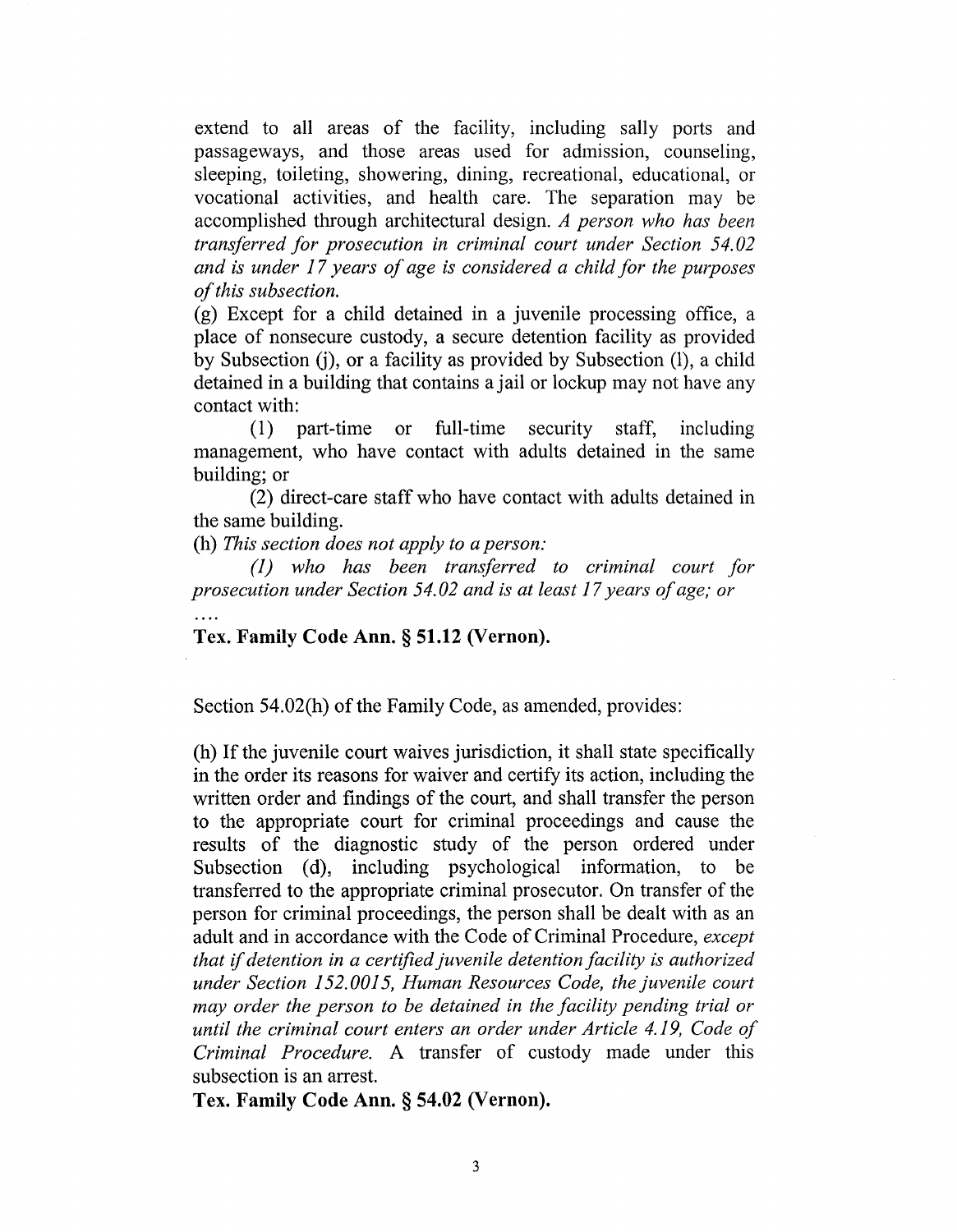But, newly created article 4.19 of the Code of Criminal Procedure provides:

Notwithstanding the order of a juvenile court to detain a child in a certified juvenile detention facility under Section 54.02(h), Family Code, *the judge of the criminal court having jurisdiction over the child may order the child to be transferred to another facility and treated as an adult as provided by this code.*  Tex. Code Crim. Proc. art. 4.19 (Vernon).

# *Analysis*

Section 152.0015 of the Human Resource Code provides that a juvenile board may allow a juvenile who has been certified as an adult, and is younger than 17 years, be held in a juvenile facility.

Sections 51.12(f), (g),  $\&$  (h) of the Family Code requires that under normal circumstances, a juvenile who has been certified and is younger than 17 years of age, must be housed in facilities separate from the adult population.

Section 54.02(h) of the Family Code allows a juvenile court to transfer a juvenile, who has been certified, to a juvenile facility, if allowed by the juvenile board under section 152.0015 of the Human Resource Code.

Article 4.19 of the Code of Criminal Procedure gives discretion to the judge of criminal court receiving a certified juvenile to either permit him to stay in the juvenile facility under section 152.0015 of the Human Resource Code or to treat him as an adult and transfer him to an adult facility. Nothing in this article requires that in treating the certified juvenile as an adult that the Judge require him to be separated from the adult population as set out in 51.12 of the Family Code. Article 4.19 appears to be a general grant of authority to the District Court to order, within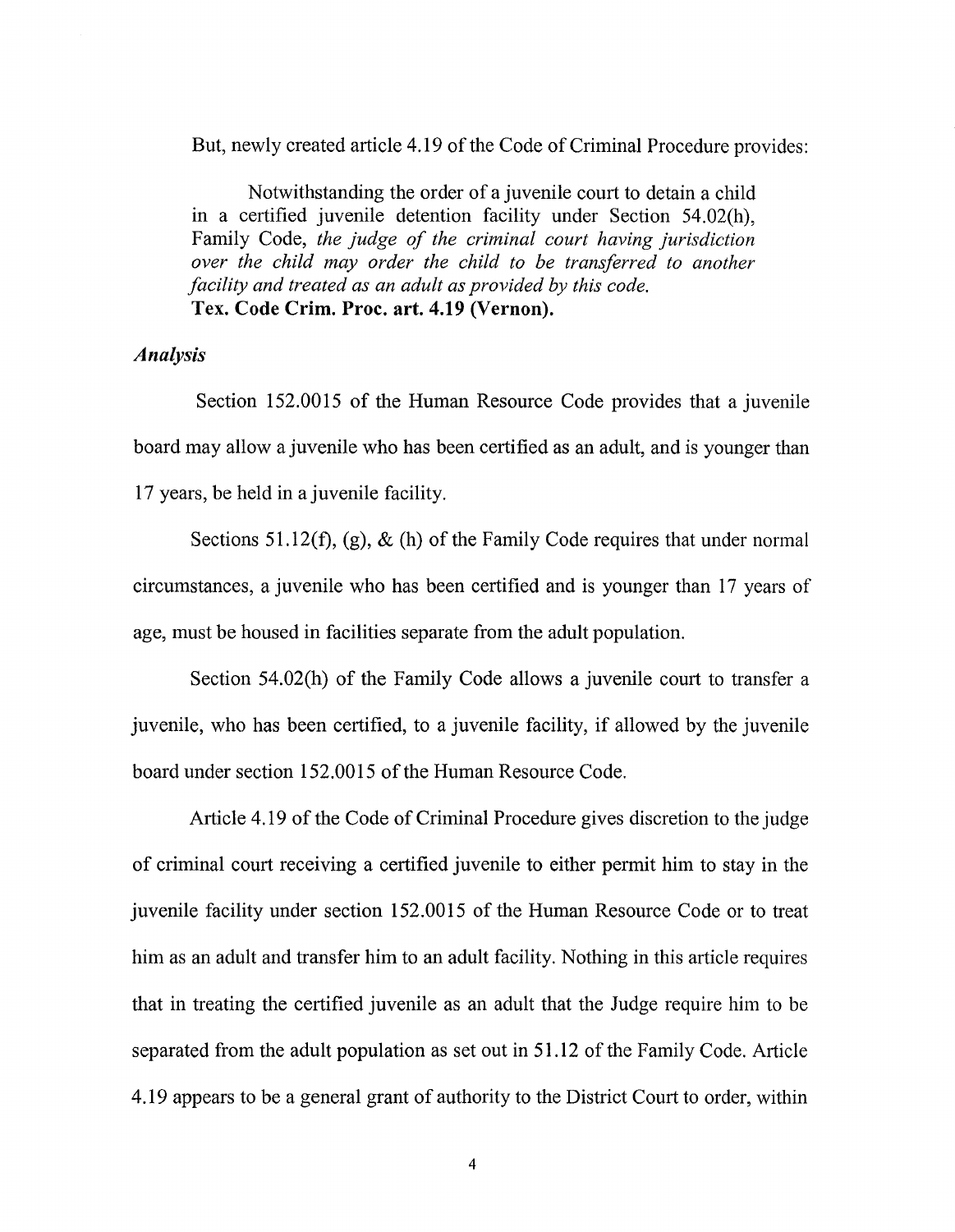his discretion, that the certified juvenile, "be treated as an adult as provided by this code (Code of Criminal Procedure)."

In interpreting a statute, a court must attempt to discern the collective intent or purpose of the legislators who enacted the legislation. *State v. Mason, 980*  S.W.2d 635, 638 (Tex. Crim. App. 1998). The focus is on the literal text of the statute in question and discerning the fair, objective meaning of that text at the time of its enactment. *Id.* When reviewing the literal text of the statute, the words and phrases of the statute are read within context and are construed "according to the rules of grammar and common usage." *Id.;* Tex. Gov't Code Ann. § 311.011(a) (Vernon 2005). But if the plain language of a statute would lead to absurd results, or if the language is ambiguous, then a Court may review extra textual factors in interpreting a statute. *Mason,* 980 S.W.2d at 638

The wording of Senate Bill 1209 is ambiguous. Therefore the consequences and objective of the bill should be used to aid in its interpretation. Section 311.023 of the Government Code provides:

In construing a statute, whether or not the statute is considered ambiguous on its face, a court may consider among other matters the:

*(1) object sought to be attained;* 

(2) circumstances under which the statute was enacted;

(3) legislative history;

(4) common law or former statutory provisions, including laws on the same or similar subjects;

*(5) consequences of a particular construction;* 

(6) administrative construction of the statute; and

(7) title (caption), preamble, and emergency provision.

Tex. Gov't Code Ann. § 311.023 (Vernon 2005).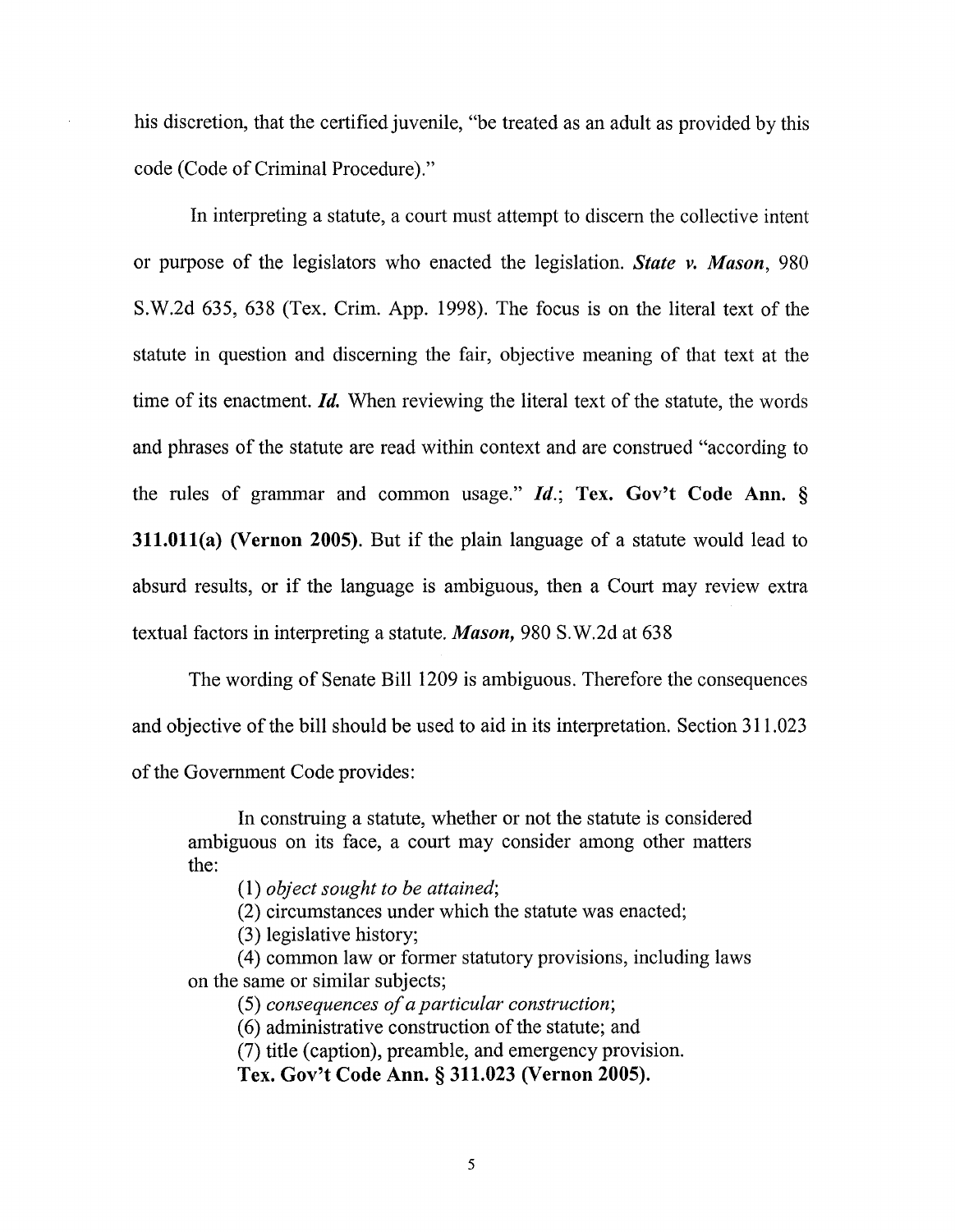In construing a statute, a court may consider among other matters the consequences of a particular construction. *See Griego v. State,* 853 S.W.2d 664, 666 (Tex. App. - Houston [1 st Dist.] 1993, *no pet.).* 

There is a sound public policy basis to interpret Senate Bill 1209 as set out above. Smaller counties are not able to afford separate facilities for the most dangerous of certified juveniles. It is unusual in this county to have more than one certified juvenile at a time. This means the creation of not only separate physical facilities for a small number of inmates, but also the hiring of separate staff. Section  $51.12(g)$  of the Family Code requires that a juvenile may not come in contact with staff who have contact with adults detained in the same building. Tex. Family Code Ann. § 51.12 (Vernon).

It should be noted that the Legislative Budget Boards Fiscal Notes for this bill states under "Local Government Impact" that the cost required by this bill, "would vary by county, but is not anticipated to be significant statewide" (See attached copy of Legislative Budget Board Fiscal Notes). Given the number of small counties in the State, the cost statewide would definitely be significant if article 4.19 does not authorize the trial judge discretion to house certified juveniles with adults. It could not have been the intent of the legislature to require this type of grossly unfunded mandate on already cash strapped counties.

While not many juveniles are certified, those that are certified are among the most dangerous. It is unfair to endanger other juvenile offenders, many of whom committed minor offenses, by housing them with juveniles who have been

6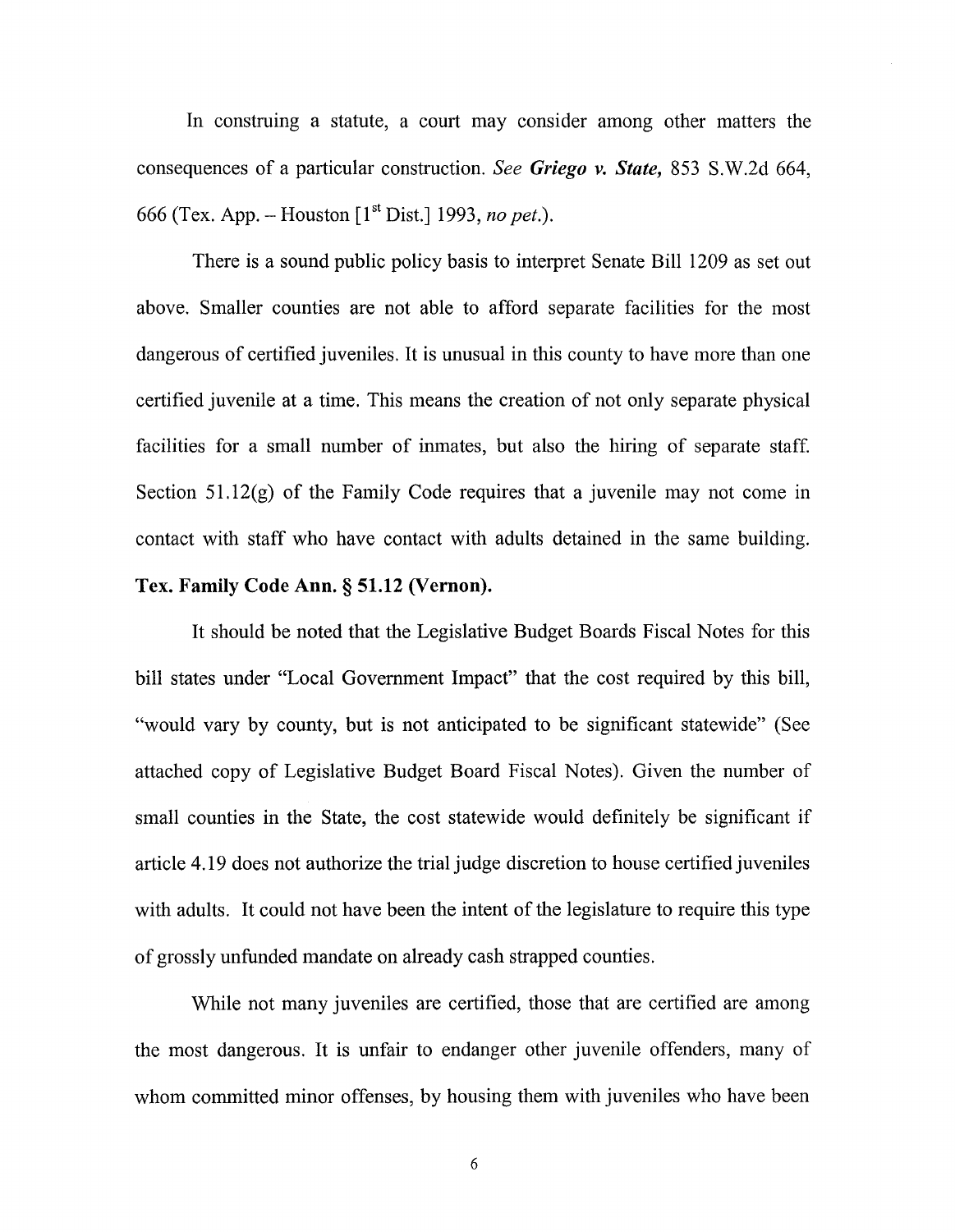certified as an adult. For example, it is difficult to believe the legislature intended a 16 year old child certified for murder be housed with another child charged only with misdemeanor theft. If a certified juvenile were housed in a juvenile facility under section 152.0015 of the Human Resource Code, he would, of necessity, be kept in isolation for the safety of the other juveniles. This creates the same conditions of isolation which this bill was designed to avoid, as noted in the Sponsor's Statement of Intent in the Legislative Bill Analysis (See attached copy of the Bill Analysis).

## **IV. Conclusion**

The wording and public policy behind Senate Bill 1209 would suggest that article 4.19 gives the criminal trial court discretion whether to treat a certified juvenile as an adult (and be housed with adults), send him to a juvenile facility under § 152.0015 of the Human Resources Code, or send him to an adult facility and keep him separate from adult offenders under section 51.12 of the Family Code. But the ambiguity of the wording of this senate bill, together with the absence of interpretive case law, obliges this office to seek a legal opinion before acting. Based on the foregoing, the Brazoria County District Attorney's Office requests that the Texas Attorney General issue a legal opinion on the above question presented.

Respectfully submitted, uel JERI YENNE.